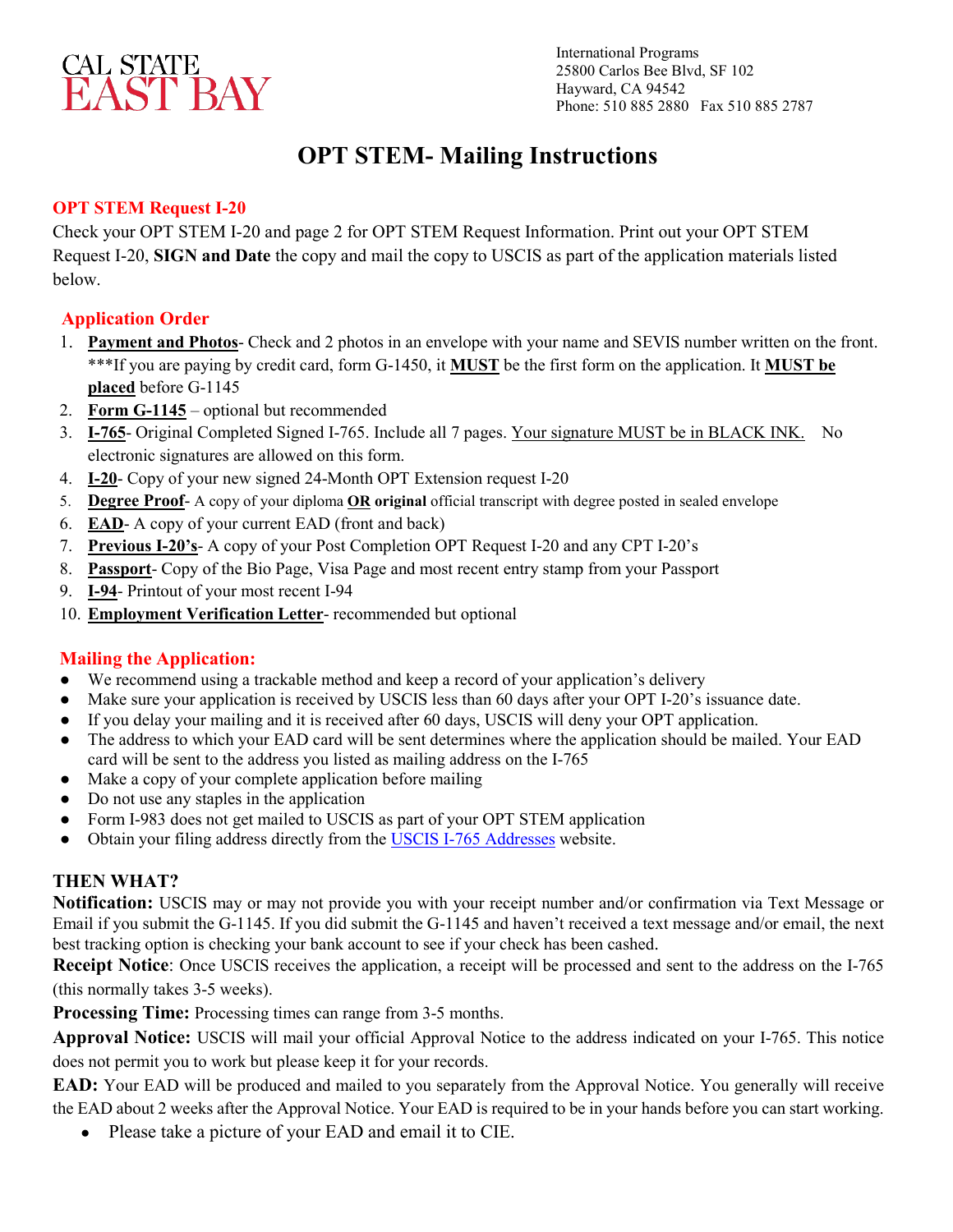# **I-765 Guidelines for OPT Applications**

These directions are meant to help you with best practices in completing the Form I-765 for STEM OPT Extension application. **Please note, this is not legal advice!!**

#### **General Guidelines**

You can find the Form I-765 and official instructions to complete the form here: <https://www.uscis.gov/i-765>

#### **We STRONGLY recommend you type as much as possible (besides your signature) as the data entry for this form is done via machine reading. Your signature and any answers you were not able to type, should be completed in BLACK INK. (no electronic signatures are permitted)**

If you need more space for a response, use Part 6 Additional Information. Include your name, Alien Registration Number (A-Number) if applicable, and the corresponding Page, Part and Item Numbers for your response at the top of each sheet.

Guidance here is only given for those items that can be somewhat confusing in nature. Please fill all fields, regardless of whether suggestions are given here!

#### **Part 1**

Item 1. OPT STEM: Select 1.a.- Initial permission to accept employment

#### **Part 2**

**Item 2**: Share any other way your name is given on your legal documents. This includes "FNU," multiple last names you may sometimes use, or previous names you used if you changed your name for any reasons, such as marriage. **Item 5:** This is the address where USCIS will mail your documents related to this application only. If using anyone else's address, BE SURE to put their name in the "In Care Of Name" field, to ensure delivery. Do not use CSUEB address

**Item 6:** Check YES if you currently in the same address you just gave as the place to send your documents, in item 5. If you check yes, you do NOT have to complete Item 7. If you check NO, please complete item 7.

**Item 7:** Please give the address where you currently live. USCIS will NOT mail documents here, and it's okay if this will change over the course of your application processing. Just use the address where you live today.

**Item 8:** Your A-Number will be on your EAD card (called a "USCIS number").

**Item 9:** USCIS Online Account Number should be blank

**Items 13 – 17:** Provide your SSN. You can then check NO for Item 14, and skip down to item 18.

**Item 21a:** Your I-94 number is found on your most recent [I-94 entry record.](https://i94.cbp.dhs.gov/I94/#/home) Please be sure that you use the I-94 from your most recent entry to the US!

**Item 21.c:** Blank

**Item 24:** "F-1 student" unless you changed your status from within the US, and have not left the US since then.

**Item 25:** "F-1 student."

**Item 26:** You can find your SEVIS ID number at the top left of your I-20. It starts with N000.

**Item 27:** This item is asking you to give the regulatory citation of the kind of work permission you are applying for. STEM OPT Extension: **(c)(3)(C)**

**Item 28a:** Please list your degree level and major

**Item 28b:** Employer's name as listed in E-Verify- this has to match!

**Item 28.c**: Be sure that this number is 5-7 digits long. Employers and students often confuse this request for an EIN tax ID number for the company, or the individual student's E-Verify ID. You will need to ask your company for this number, as it is not public knowledge.

**Items 29 – 31:** Skip these, as they are for other immigration categories only.